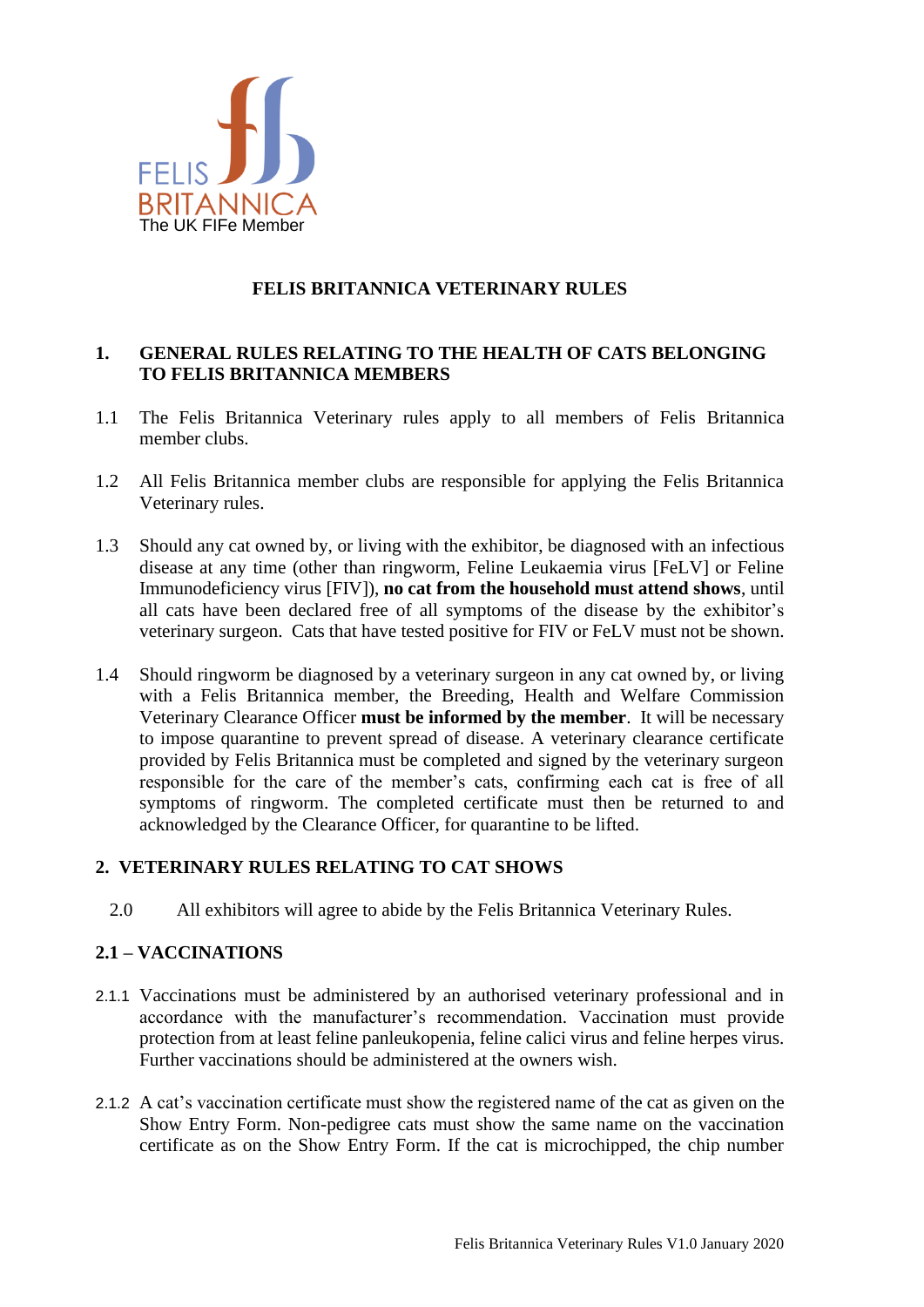should be given on the vaccination certificate. If necessary, the microchip number may be used to positively identify a cat.

- 2.1.3 Booster vaccinations required should be given according to the manufacturer's recommended intervals. If this has not been indicated on the vaccination certificate by the issuing veterinary surgeon, the maximum booster period will default to two years (730 days) immediately prior to the show date.
- 2.1.4 If a booster vaccination has been given within fifteen days of the show, the affected cat will be refused entry to the Show and to the Show Hall and all fees will be forfeit.
- 2.1.5 If a vaccination certificate is not produced at vetting-in, the affected cat is liable to be refused entry into the show and show hall unless the exhibitor undertakes to provide proof of vaccination, valid for that show, by sending the certificate to the Show Manager within seven days of the show. Failure to do so will lead to disqualification from the show and the cat's name will be placed on the rejection list until proof of vaccination is received by the Clearance Officer.
- 2.1.6 Homeopathic vaccination/inoculation is not acceptable*.*

## **2.2 - VETERINARY EXAMINATION**

- 2.2.1 Only cats that have successfully passed through 'vetting-in' may enter the show hall; any cat(s) found to be in the show hall that were not examined or were rejected, **may lead to disciplinary action** against the exhibitor.
- 2.2.2 A cat may not be shown if it has a skin lesion or an unhealed injury. The examining Show Veterinary Surgeon must be satisfied that a scar or a patch of shortened hair is not caused by an infectious condition.

#### **2.2.3 The examining veterinary surgeon's decision is final and cannot be challenged.**

#### **2.3– REJECTION FROM SHOWS**

- 2.3.1 Any cat rejected for lesions, injuries, skin parasites, or poor condition may be placed in isolation for the duration of the show if the exhibitor wishes to show other cats.
- 2.3.2 In the event that a cat is rejected for ear mite infestation, suspected ringworm or a symptom of an infectious disease every cat entered by the exhibitor will be rejected. The exhibitor's cats will not be allowed into the show hall to be shown and all fees will be forfeited.
- 2.3.3 Cats rejected as in 2.3.3 will be quarantined, with immediate effect. These cats must be examined by the exhibitor's own veterinary surgeon within seven days of the show date. **Failure to do so without good reason will result in disciplinary action.**
- 2.3.4 In the event that the exhibitor's own veterinary surgeon does not make a diagnosis for the reason the cats were rejected, he/she must clearly state that these cats are free of any